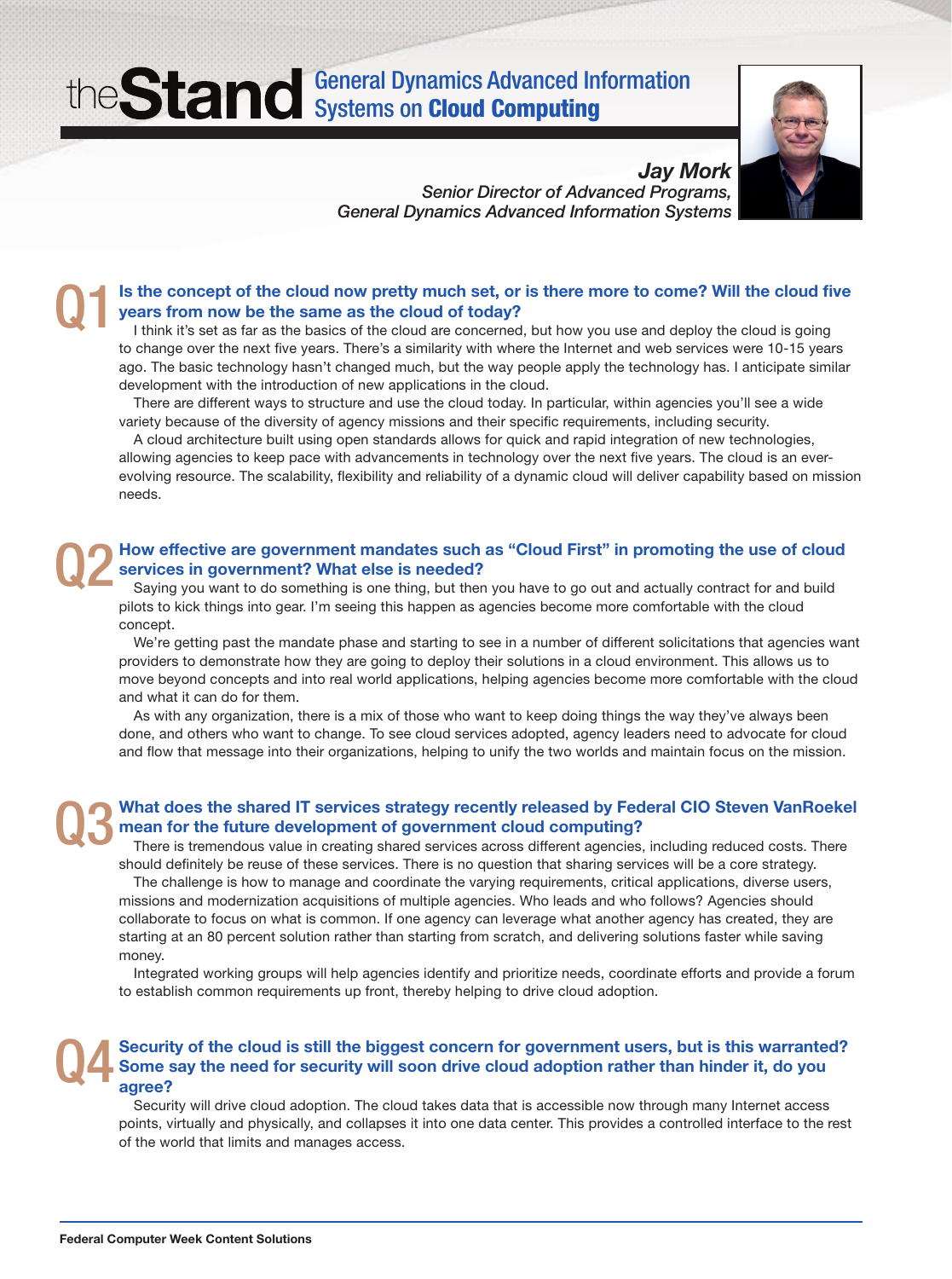- 
- 

# the Stand General Dynamics Advanced Information Systems on Cloud Computing the Stand General Dynamics Advanced Information Systems on Cloud Computing

In this sense, cloud technology is actually more secure as there are fewer points of entry and locations. In addition, with cloud technology you never really know what computer or server any particular piece of information is on, making it difficult for bad actors to find it.

Again, the cloud is following the same adoption path as the Internet. According to Pew Research, while 82 percent of American adults use the Internet only 61 percent use online banking, an increase of just 8 percent over the past five years. I believe that the cloud is a secure technology, but developing trust in that is going to take some time.

Agencies need to work closely with FedRAMP and make sure they understand what the standards are, what their agency's prioritized needs are, what criteria are being used to evaluate vendors, and how third-party assessments are conducted. They need to be proactive in talking about where they are going with their cloud implementations and what it is they want FedRAMP to do for them. FedRAMP has designed a number of tools to help agencies, including a security assessment.

Ultimately, understanding agency needs and the supporting priorities is going to be key for successful cloud implementation.

Agencies are looking to the cloud to save money as they have invested a lot in their legacy systems. Now they want to leverage their investment, drive cost out and improve capability through modernization via the cloud. They will look to systems and applications they can upgrade rapidly through the cloud, allowing them to quickly retire legacy systems to get the biggest bang for the buck.

Agencies should focus first on projects that have less stringent security requirements since they likely won't involve highly classified information. There will be some smaller applications that won't be touched, as they won't provide a significant return on investment.

#### What can agencies do to prepare for the Federal Risk and Authorization Management Program (FedRAMP), in order to make its application as easy as possible for their cloud implementations? Q5

Agencies should then go to the next level where they can use the cloud to share data services and combine data into common data repositories. It will be a crawl, walk, run approach.

#### What are the next candidates for agency applications moving to the cloud now that "low hanging fruit" such as email and collaboration tools have been identified for the first wave? How do agencies make those selections? Q6

Agencies should first invest in an ROI assessment. For example, it may be that all they need to do to save money in the near term is to move an app onto common hardware. Reducing hardware and transitioning to commodity hardware can be an immediate costs savings.

I do think agencies need to take a long-term view when it comes to the cloud, but they don't need to take huge steps to get there. They can quickly get an instance of the cloud up and running, have it work in parallel with legacy systems, and gradually migrate to the cloud. You can actually do the migration better by building a little at a time and evolving to deal with changing needs and requirements. I think that's far better and smarter than developing and adhering to a detailed multi-year development plan.

### Moving applications to the cloud is expected to save agencies money, but it's not cost free. What do agencies need to do to assure a least-cost transition? Q7

A number of agency CIO offices are working together to come to an agreement on what cloud standards are and how they can be implemented in government. This is important because it makes sure everyone is on the same page and, once they do agree on standards, it makes it much easier for everyone to build to them.

### Standardization has been considered a key development by government cloud users. What's the progress been in developing those standards? Q8

Agencies are starting to use those standards in various cloud pilot programs, and the results of these programs will provide a better idea of how to drive and shape the standards because everyone will have had a chance to try,

use and test them. But they do need to stay in tune with the commercial world so they know how cloud standards are evolving to avoid reinventing the wheel.

The three most important are:

- Implement pilot studies to help evaluate what should move to the cloud and when
- Use of an agile and modular development process, to build a little and test a little

– Leverage open source technologies and commercial standards Agencies will also need to understand what cross agency services they want to adopt, and how they plan to manage and govern the cloud. For example, if one agency wants to use an existing service 24/7, but the originating agency only operates it 8/5, how do we leverage the investment without altering the mission of the originating agency?

Absolutely. Moving to the cloud will help agencies save money and improve mission capability and performance. Co-locating apps and data in a central data center will allow agencies to easily combine the data with new applications, new services and missions. Now the cloud is a strategic asset as it houses the enterprise. Developing new, mission-specific capabilities can be done quickly in 30-60 days in the cloud, allowing for rapid

delivery to users. But the beauty of the cloud doesn't stop here.

Users are now part of a feedback process where they can see and react to the new services designed to improve how they carry out their mission. This is certainly another example of the cloud being a strategic asset. Getting direct user input and reaction that helps agencies fine-tune capabilities for successful execution and management of their missions.

### What are some of the most important best practices that agencies can use for moving services and applications to the cloud? Q9

Another advantage is agencies leveraging each other's services. Some agencies are participating in integrated working groups, putting teams together with members of varying roles and responsibilities, and tasking them with solving various problems by using the cloud and shared services.

### Can the cloud be used by agencies as a strategic asset? How can they "shape" the cloud to meet specific needs? Q10

We expect cloud to go beyond email and ISP to be used on projects to field common infrastructure services and customize mission capability, where it's more about migrating applications to the cloud. Based on this, contracting cloud service needs to move from the IT department to a core team of agency mission stakeholders who have the necessary domain knowledge and mission expertise and can include acquisition, engineering and general counsel. This unified approach will help address mission-specific capabilities holistically.

### Who should be involved in contracting for cloud services? Is this still the responsibility of the agency IT department, or should others take the lead? Q11

I see two scenarios where moving to the cloud might not make sense. First, there are some legacy systems that are attached to small missions and moving them to the cloud isn't going to benefit the mission or deliver any reasonable ROI.

#### Are there any services or applications that agencies should not move to the cloud, and if so why? Are there situations where applications would normally be candidates for the cloud, but nevertheless shouldn't be moved? Q12

Second, some services are not using Internet technologies because the data or missions are just too sensitive. Because of the stringent security requirements they are unlikely to move to the cloud anytime soon. When agencies focus on their missions and let that drive their cloud implementation strategy, rather than view clouds as a cure-all, we'll see clouds being utilized for the right purpose, becoming a true strategic asset.